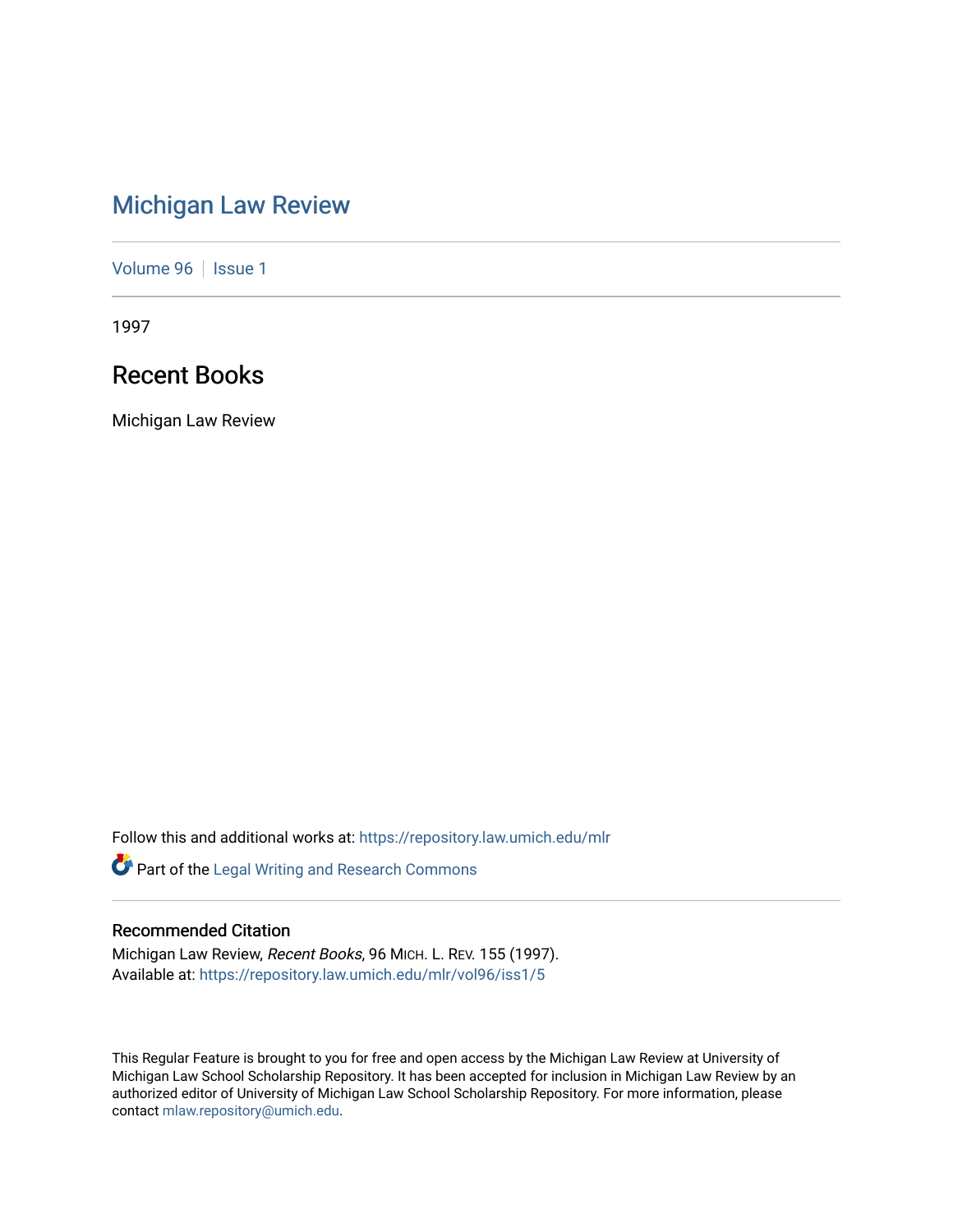## BOOKS RECEIVED

## ANTITRUST LAW

## See Telecommunication.

## $BODY$ ,  $HUMAN - LMW$  AND LEGISLATION

BODIES OF LAw. By Alan Hyde. Princeton: Princeton University Press. 1997. Pp. xii, 278. Cloth, \$49.95; paper, \$16.95.

## BUSINESS ETHICS

See Political Ethics.

## CHRISTIANITY AND POLITICS

REuo10N AND CoNTEMPORARY LIBER-AUSM. Edited by Paul J. Weithman. Notre Daine: University of Notre Dame Press. 1997. Pp. viii, 315. Cloth, \$48; paper, \$23.

## COMMERCIAL CRIMES

BIO MoNEY CRIME: FRAUD AND Pou-TICS IN THE SAVINGS AND LOAN CRISIS. By Kitty Calavita, Henry N. Pontell & Robert H. Tillman. Berkeley: University of California Press. 1997. Pp. xviii, 263. \$27.50.

## CRIME

PUBUC OPINION, CRIME, AND CRIMINAL JUSTICE. By Julian V. Roberts & Loretta J. Stalans. Boulder: Westview Press. 1997. Pp. x, 337. \$65.

## CRITICAL LEGAL STUDIES

See also Body, Human  $-$  Law and Legislation.

BEYOND Au. REAsoN: THE RADICAL ASSAULT ON TRUTH IN AMERICAN LAw. By Daniel A. Farber & Suzanna Sherry. New York: Oxford University Press. 1997. Pp. 195. \$25.

RADICAL CRITIQUES OF THE LAW. Edited by Stephen M. Griffin & Robert C.L. Moffat. Lawrence: University Press of Kansas. 1997. Pp. x, 337. Cloth, \$45; paper, \$25.

## DISPUTE RESOLUTION (LAW)

DISPUTE SETTLEMENT UNDER THE NAFTA: MANUAL AND SOURCE BOOK. By Leon E. Trakman. Irvington-on-Hudson: Transnational Publishers, Inc. 1997. Pp. xviii, 416. \$115.

## ENVIRONMENTAL POLICY

THINKING ECOLOGICALLY: THE NEXT GENERATION OF ENVIRONMENTAL POLICY.

Edited by Marian R. Chertow & Daniel C. Esty. New Haven: Yale University Press. 1997. Pp. xi, 271. Cloth, \$35; paper, \$16.

## EQUALITY

REDEFINING EQUALITY. Edited by Neal Devins & Davison M. Douglas. New York: Oxford University Press. 1998. Pp. xiii, 232. Cloth, \$45; paper, \$18.95.

## FEMINIST JURISPRUDENCE

See Critical Legal Studies.

## GERRYMANDERING

THE PARADOX OF REPRESENTATION: RA-CIAL GERRYMANDERING AND MINORITY IN-TERESTS IN CONGRESS. By David Lublin. Princeton: Princeton University Press. 1997. Pp. xv, 159. \$29.95.

## INVESTMENTS, FOREIGN

See Telecommunication.

## ISLAMIC LAW

Ebus-Suúd: The Islamic Legal Tradi-TION. By Colin Imber. Stanford: Stanford University Press. 1997. Pp. xii, 288. \$49.50.

## JUDGE-MADE LAW

HEART VERSUS HEAD: JUDGE-MADE LAw IN NINETEENTH-CENTURY AMERICA. By Peter Karsten. Chapel Hill: The University of North carolina Press. 1997. Pp. xv, 490. \$55.

#### JURISPRUDENCE

See Law - Philosophy.

## JUVENILE CORRECTIONS

YOUTH IN PRISON: WE THE PEOPLE OF UNIT FOUR. By M.A. Bortner & Linda M. Williams. New York: Routledge. 1997. Pp. xvii, 245. Paper, \$17.95.

## LAW AND ECONOMICS

See Sociological Jurisprudence.

## $LAW - EUROPE$

YEARBOOK OF EUROPEAN LAW 1995. Edited by A. Barav & D.A. Wyatt. New York: Clarendon Press/Oxford University Press. 1996. Pp. xvii, 662. \$215.

LAW - METHODOLOGY  $See Law - Statistical Methods.$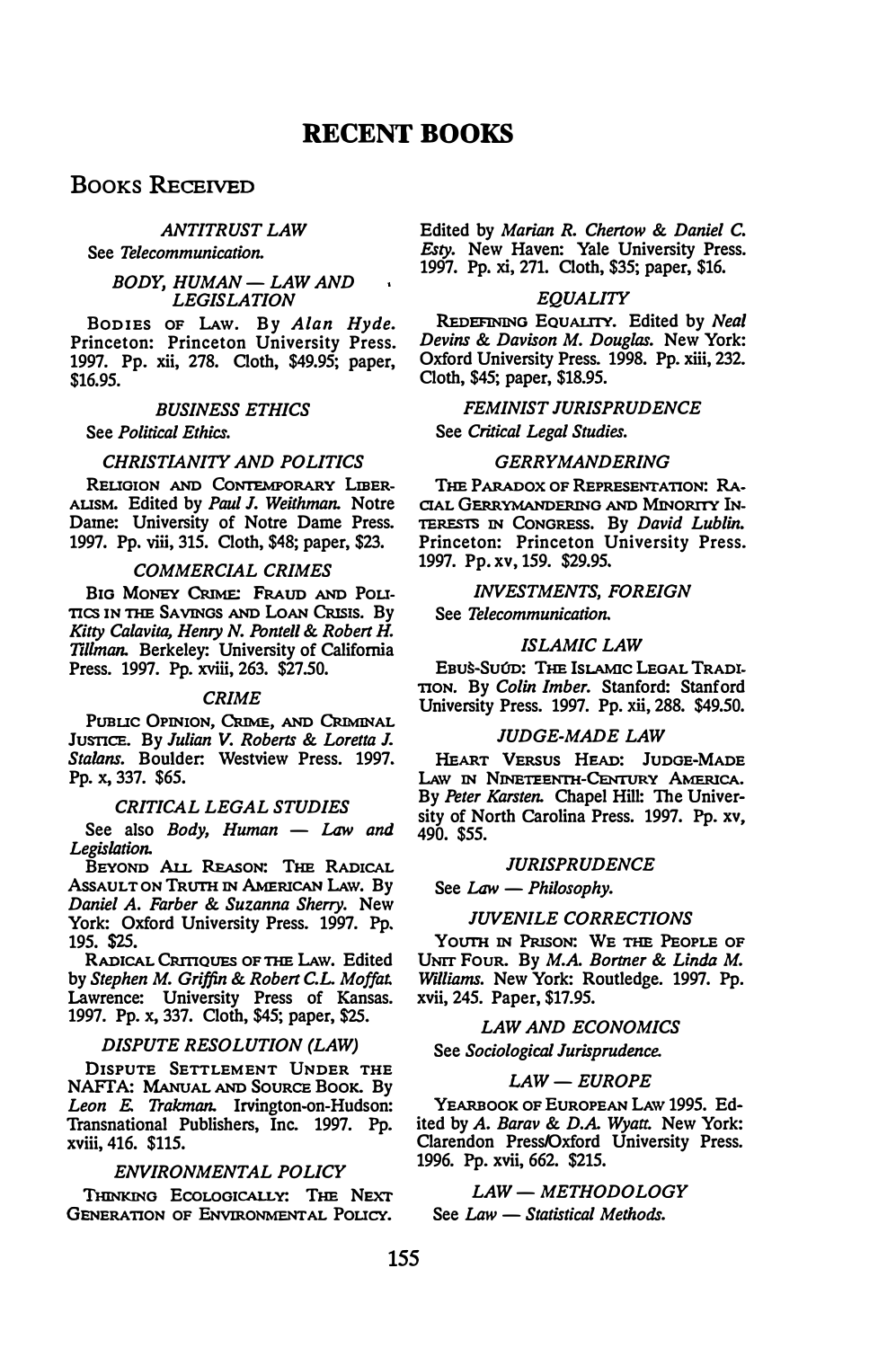## $LAW = PHILOSOPHY$

See also Body, Human  $-$  Law and Legislation.

A DIFFERENCE OF REASON. By Nancy E. Rourke. Lanham: University Press of America, Inc. 1997. Pp. xi, 323. Cloth, \$63.50; paper, \$34.50.

## LAW SCHOOLS

FROM MAVERICK TO MAINSTREAM: CUM-BERLAND SCHOOL OF LAW, 1847-1997. By David J. Langum & Howard P. Walthall Athens: The University of Georgia Press. 1997. Pp. xiii, 306. \$35.

## LAW - STATISTICAL METHODS

METHODS IN LAW AND LITIGATION. By PROVE IT WITH FIGURES: EMPIRICAL Hans Zeisel & David Kaye. New York: Springer-Verlag New York, Inc. 1997. Pp. xxili, 353. \$64.95.

## LAW TEACHERS

## See Special Prosecutors.

## LIBERALISM

See Christianity and Politics.

## MULTICULTURALISM See Critical Legal Studies.

## OIL SPILLS

CLEANING UP: THE STORY BEHIND THE GREATEST LEGAL BONANZA OF OUR TIME. By David Lebedoff. New York: The Free Press. 1997. Pp. ix, 300. Paper, \$25.

### POLITICAL ETHICS

THE APPEARANCE OF IMPROPRIETY: MINED AMERICAN GOVERNMENT, BUSINESS, How THE ETHICS WARS HAVE UNDER-AND SOCIETY. By Peter W. Morgan & Glenn H. Reynolds. New York: The Free Press. 1997. Pp. xiii, 272. \$25.

POOR - LEGAL STATUS See Public Welfare.

#### PUBLIC OPINION

See Crime.

## PUBLIC WELFARE

THE RIGHTS OF THE POOR: THE AU-THORITATIVE ACLU GUIDE TO POOR PEO-PLE'S RIGHTS. By Helen Hershkoff & Stephen Loffredo. Carbondale: Southern Illinois University Press. 1997. Pp. xvi, 408. Cloth, \$39.95; paper, \$9.95.

## PUERTO RICO

PuERTO Rico: THE TRIALS oF THE OLD EST COLONY IN THE WORLD. By Jose Trias Monge. New Haven: Yale University Press. 1997. Pp. xii, 228. \$30.

### RULE OF LAW

TRANSITIONAL JUSTICE AND THE RULE OF LAw IN NEW DEMOCRACIES. Edited by James A. McAdams. Notre Dame: University of Notre Dame Press. 1997. Pp. xxi, 306. Cloth, \$35; paper, \$20.

## SALES

THE SALE OF GooDs. By Michael G. Bridge. New York: Clarendon Press/Oxford University Press. 1997. Pp. xciii, 614. \$155.

## SAVINGS AND LOAN BAILOUT

See Commercial Crimes.

## SEX DISCRIMINATION AGAINST **WOMEN**

DISSONANCE AND DISTRUST: WOMEN IN THE LEGAL PROFESSION. By Margaret Thornton. New York: Oxford University Press. 1996. Pp. xii, 323. \$37.50.

## SOCIAL INTERACTION

THE PROBLEM OF TRUST. By Adam B. Seligman. Princeton: Princeton University Press. 1997. Pp. 231. \$29.95.

## SOCIOLOGICAL JURISPRUDENCE

THE HUMAN FACE OF LAw: ESSAYS JN HONOUR OF DONALD HARRIS. Edited by Keith Hawkins. New York: Clarendon Press/Oxford University Press. 1997. Pp. xvi, 299. \$85.

LAW, SOCIETY AND ECONOMY: CENTE-NARY EsSAYS FOR THE LoNDON SCHOOL OF ECONOMICS AND POLITICAL SCIENCE 1895- 1995. Edited by Richard Rawlings. New York: Clarendon Press/Oxford University Press. 1997. Pp. xi, 385. \$85.

THE OLDEST SOCIAL SCIENCE? CONFIOU· RATIONS OF LAW AND MODERNITY. By W. Timothy Murphy. New York: Clarendon Press/Oxford University Press. 1997. Pp. xii, 269. \$65.

## SPECIAL PROSECUTORS

ARCHIBALD Cox: CoNSCIENCE OF A NA-TION. By Ken Gormley. Reading: Addison-Wesley. 1997. Pp. xxii, 585. \$30.

#### TELECOMMUNICATION

FOREIGN INVESTMENT IN AMERICAN TELECOMMUNICATIONS. By J. Gregory Sidak. Chicago: The University of Chicago Press. 1997. Pp. xvi, 443. \$29.95.

LAW AND DISORDER IN CYBERSPACE: ABOLISH THE FCC AND LET COMMON LAW RuLE THE TELECOSM. By Peter Huber. New York: Oxford University Press. 1997. Pp. xv, 265. \$30.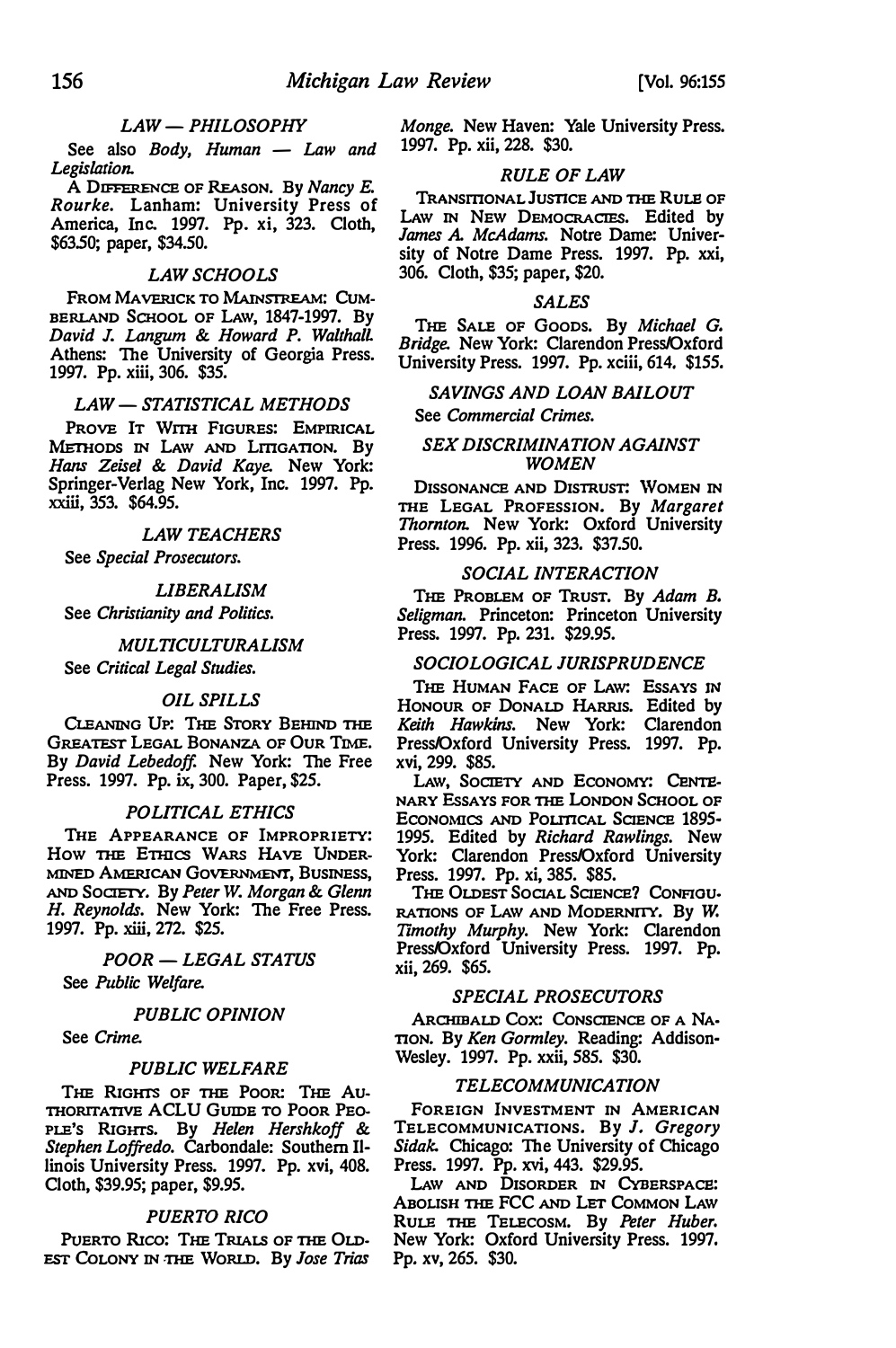## TRIALS (WITCHCRAFT)

THE SALEM WITCHCRAFT TRIALS: A LEGAL HlsToRY. By Peter Charles Hoffer. Lawrence: University Press of Kansas. 1997. Pp. xi, 165. Cloth, \$25; paper, \$10.95.

WOMEN LAWYERS See Sex Discrimination Against Women.

 $\ddot{\phantom{a}}$ 

 $\bullet$